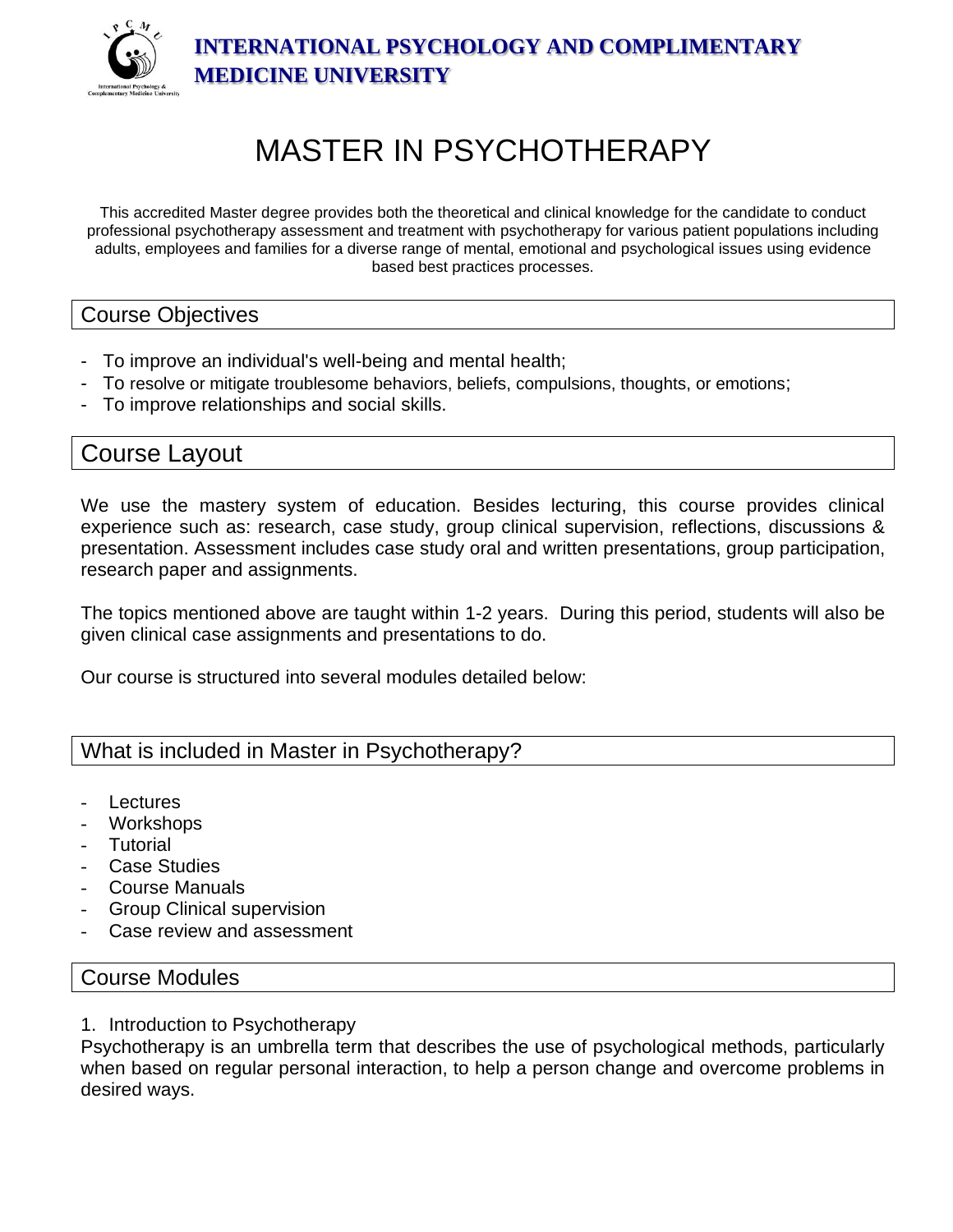

#### 2. History of Psychotherapy

It can be said that psychotherapy has been practiced through the ages, as medics, philosophers, spiritual practitioners, and others used psychological methods to heal people.

#### 3. Ethics in Psychotherapy

Ethics is a critical issue in every helping profession, in which the clients—patients—are in trouble and seeking help. The topic highlights the ethical values of respect, responsibility, integrity, confidentiality, competence, and concern in detail. It helps therapist to be thoughtful about ethical principles, potential challenges, and dilemmas as well as about getting appropriate training and supervision that can help them better navigate these challenging waters.

4. Psychotherapy for different patient populations: adults, employees of corporate organisations & families.

5. Psychotherapy to develop resilience and treating common psychological disorders.

#### 6. Psychotherapy Approaches

There are many different approaches to psychotherapy:

- i. Psychoanalysis and psychodynamic therapies Psychodynamic therapists aim to help people understand and address their problems by becoming more aware of their inner life and its effect on their present experience and relationships.
- ii. Behaviour therapy

This form of therapy seeks to identify and help change potentially self-destructive or unhealthy behaviors. It functions on the idea that all behaviors are learned and that unhealthy behaviors can be changed. The focus of treatment is often on current problems and how to change them.

iii. Cognitive therapy

Cognitive therapy focuses on present thinking, behavior, and communication rather than on past experiences and is oriented toward problem solving.

#### iv. Humanistic therapy

Humanistic therapy is a mental health approach that emphasizes the importance of being your true self in order to lead the most fulfilling life.

v. Integrative or holistic therapy Integrative or holistic therapy is a progressive form of psychotherapy that combines different therapeutic tools and approaches to fit the needs of the individual client.